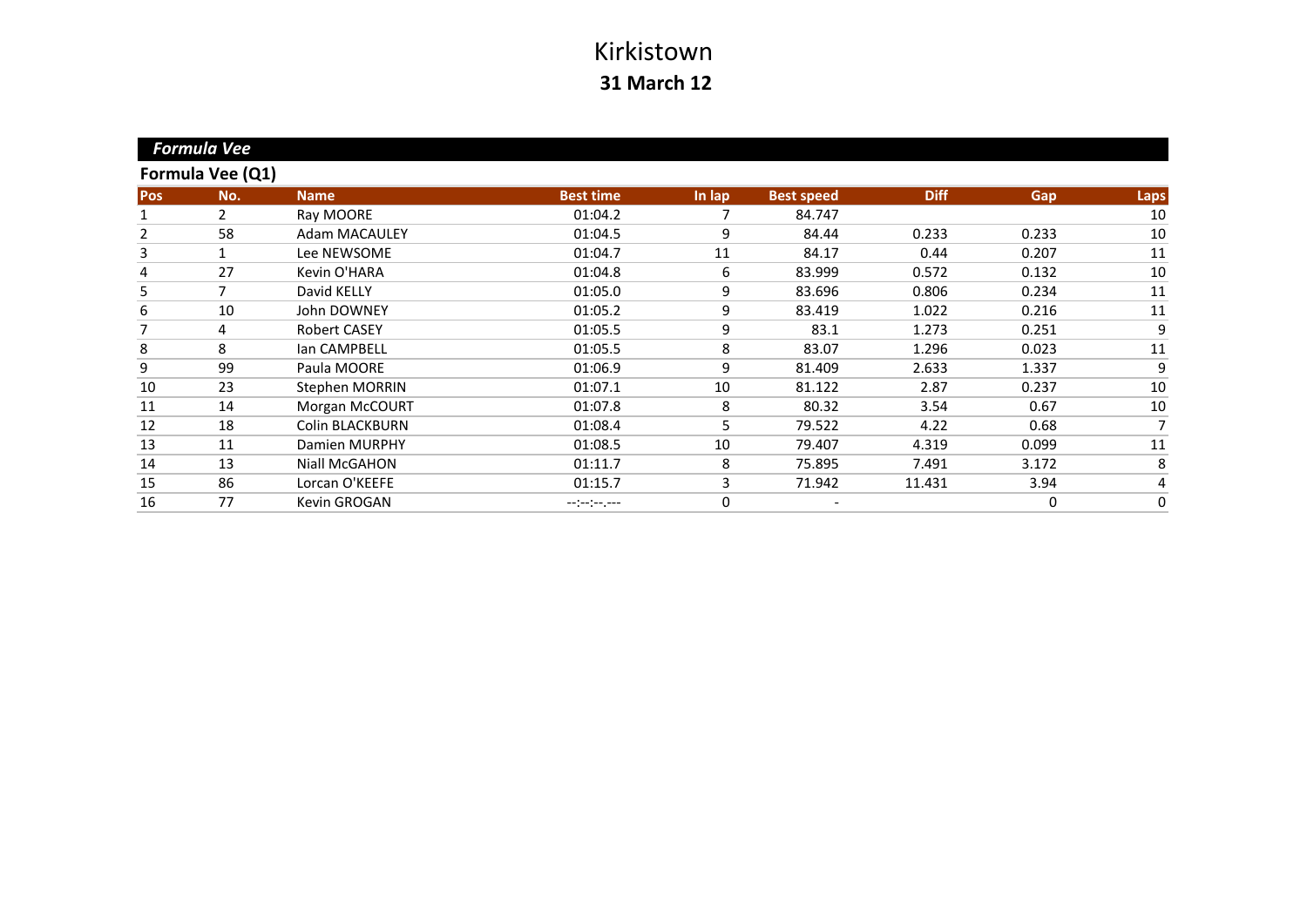|            | Saloon/GT      |                         |                  |        |                   |             |       |             |
|------------|----------------|-------------------------|------------------|--------|-------------------|-------------|-------|-------------|
|            | Saloon/GT (Q2) |                         |                  |        |                   |             |       |             |
| <b>Pos</b> | No.            | <b>Name</b>             | <b>Best time</b> | In lap | <b>Best speed</b> | <b>Diff</b> | Gap   | Laps        |
|            | 11             | <b>Connaire FINN</b>    | 01:00.5          | 5      | 89.994            |             |       |             |
| 2          | 29             | <b>Gerard McVEIGH</b>   | 01:03.7          | 9      | 85.45             | 3.216       | 3.216 | 9           |
| 3          | 7              | David BEATTY            | 01:04.2          | 9      | 84.769            | 3.728       | 0.512 | 9           |
| 4          | $\mathcal{L}$  | <b>Greer WRAY</b>       | 01:04.4          | 8      | 84.495            | 3.936       | 0.208 | 8           |
| 5          | 25             | <b>Stephen TRAUB</b>    | 01:04.7          | 6      | 84.132            | 4.214       | 0.278 | 9           |
| 6          | 82             | <b>Tony TRAUB</b>       | 01:04.7          | 8      | 84.093            | 4.244       | 0.03  | 9           |
| 7          | 159            | David MORRISON          | 01:04.8          | 5      | 83.993            | 4.321       | 0.077 | 8           |
| 8          | 59             | Ralph JESS              | 01:05.0          | 4      | 83.794            | 4.475       | 0.154 | 9           |
| 9          | 33             | Donal O'NEILL           | 01:05.9          | 8      | 82.569            | 5.439       | 0.964 | 8           |
| 10         | 18             | <b>Martin McDONNELL</b> | 01:10.2          | 3      | 77.487            | 9.762       | 4.323 | 8           |
| 11         | 66             | Andrew ARMSTRONG        | 01:11.1          |        | 76.508            | 10.661      | 0.899 | 8           |
| 12         | 48             | Kieran DENVIR           | 01:11.2          | 3      | 76.451            | 10.714      | 0.053 | 6           |
| 13         | 95             | Aiden VANCE             | 01:11.5          | 7      | 76.15             | 10.996      | 0.282 | 8           |
| 14         | 16             | <b>Jim HUTCHINSON</b>   | $-(-1)^{n-1}$    | 0      |                   |             | 0     | $\mathbf 0$ |
| 15         | 32             | Peter CARVILL           | --:-:----        | 0      |                   |             | 0     | $\mathbf 0$ |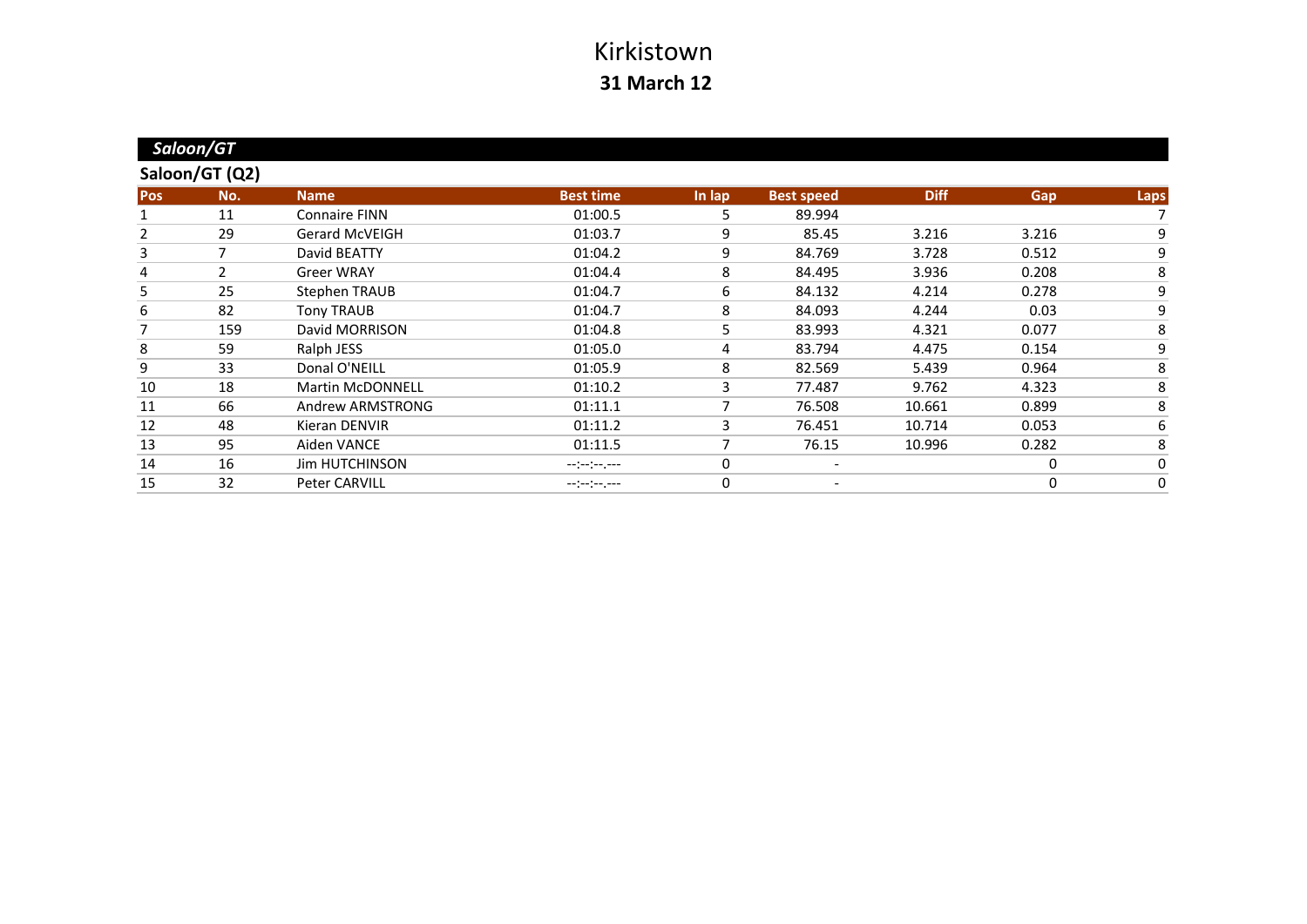| <b>Roadsports</b> |                        |                  |        |                   |             |       |                |
|-------------------|------------------------|------------------|--------|-------------------|-------------|-------|----------------|
|                   |                        |                  |        |                   |             |       |                |
| No.               | <b>Name</b>            | <b>Best time</b> | In lap | <b>Best speed</b> | <b>Diff</b> | Gap   | <b>Laps</b>    |
| 16                | <b>Jim HUTCHINSON</b>  | 59.479           | 3      | 91.512            |             |       | 5              |
| 20                | Jim LARKHAM            | 59.743           | 5      | 91.107            | 0.264       | 0.264 | 11             |
| 17                | Colin REID             | 01:01.4          | 11     | 88.623            | 1.939       | 1.675 | 13             |
| 24                | Ryan MAGENNIS          | 01:03.3          | 10     | 85.924            | 3.868       | 1.929 | 12             |
| 18                | Alan DAVIDSON          | 01:03.9          | 9      | 85.218            | 4.393       | 0.525 | 11             |
| 46                | <b>Trevor ALLEN</b>    | 01:04.7          | 10     | 84.171            | 5.187       | 0.794 | 12             |
| 57                | Jack BOAL              | 01:05.2          | 9      | 83.52             | 5.691       | 0.504 | 9              |
| 8                 | Laurence MAWHINNEY     | 01:05.6          | 4      | 82.954            | 6.136       | 0.445 | 6              |
| 25                | Graham MOORE           | 01:06.1          |        | 82.388            | 6.587       | 0.451 | 11             |
| 33                | <b>Wesley McCREARY</b> | 01:06.2          | 11     | 82.248            | 6.699       | 0.112 | 11             |
| 101               | Johnny ARMSTRONG       | 01:06.2          | 6      | 82.208            | 6.731       | 0.032 | 8              |
| 3                 | Gary JONES             | 01:06.7          | 5      | 81.552            | 7.264       | 0.533 | 12             |
| 111               | Davis BUICK            | 01:07.5          | 4      | 80.637            | 8.021       | 0.757 | 11             |
| 917               | Jimmy DOUGAN           | 01:07.6          | 2      | 80.476            | 8.156       | 0.135 | $\overline{2}$ |
|                   | lan STEWART            | 01:09.6          | 8      | 78.201            | 10.124      | 1.968 | 9              |
| 79                | Kieran SMYTH           | 01:10.0          | 3      | 77.723            | 10.552      | 0.428 | 6              |
| 68                | <b>Barry McBRIDE</b>   | --:--:--.--      | 0      |                   |             | 0     | 0              |
|                   |                        | Roadsports (Q3)  |        |                   |             |       |                |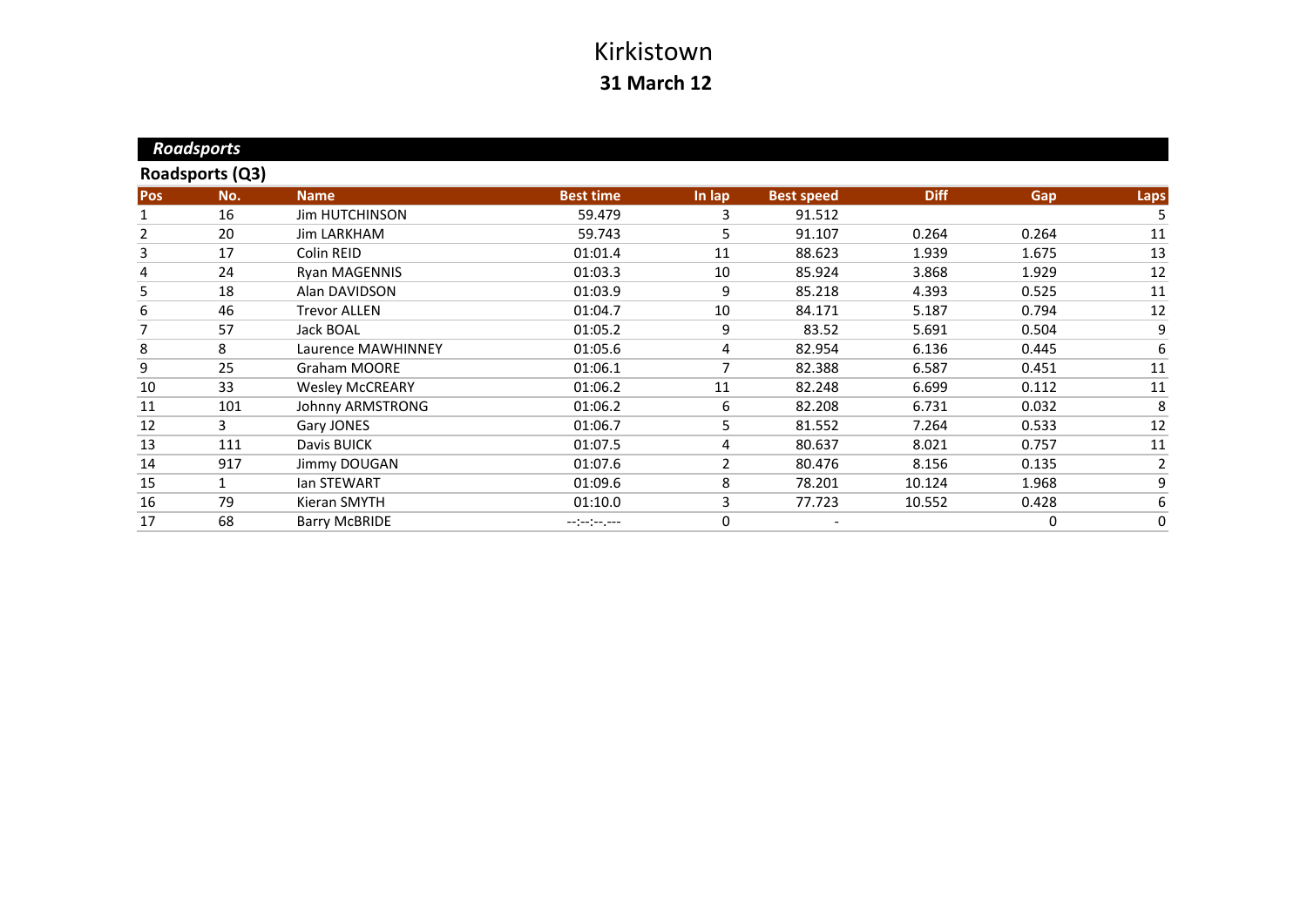|            | <b>Formula Ford 1600</b> |                       |                  |                          |                   |             |       |             |
|------------|--------------------------|-----------------------|------------------|--------------------------|-------------------|-------------|-------|-------------|
|            | Formula Ford 1600 (Q4)   |                       |                  |                          |                   |             |       |             |
| <b>Pos</b> | No.                      | <b>Name</b>           | <b>Best time</b> | In lap                   | <b>Best speed</b> | <b>Diff</b> | Gap   | Laps        |
|            | 27                       | Ivor McCULLOUGH       | 01:00.9          | 11                       | 89.388            |             |       | 12          |
| 2          | 99                       | Jonathan McMULLAN     | 01:01.0          | 9                        | 89.228            | 0.109       | 0.109 | 12          |
| 3          | 12                       | Neville SMYTH         | 01:01.2          | 10                       | 89.008            | 0.26        | 0.151 | 11          |
| 4          | 48                       | <b>Adrian POLLOCK</b> | 01:01.3          | 11                       | 88.799            | 0.404       | 0.144 | 11          |
| 5          | 3                        | <b>Andrew NOBLE</b>   | 01:02.6          | 11                       | 86.909            | 1.737       | 1.333 | 11          |
| 6          | 14                       | Neville ANDERSON      | 01:02.7          | 8                        | 86.786            | 1.826       | 0.089 | 11          |
| 7          | 9                        | <b>John STEWART</b>   | 01:03.1          |                          | 86.218            | 2.239       | 0.413 | 11          |
| 8          | 63                       | Jackie CHRISTIE       | 01:03.4          | $\overline{\phantom{a}}$ | 85.878            | 2.489       | 0.25  | 3           |
| 9          | 20                       | Paul McMORRAN         | 01:03.8          | 10                       | 85.303            | 2.916       | 0.427 | 11          |
| 10         | 23                       | David NICHOLL         | 01:04.0          | 6                        | 84.982            | 3.157       | 0.241 | 11          |
| 11         | 4                        | Stephen MAWHINNEY     | 01:04.1          | 10                       | 84.901            | 3.218       | 0.061 | 11          |
| 12         | 21                       | Michael TODD          | 01:04.2          | 6                        | 84.753            | 3.33        | 0.112 | 11          |
| 13         | 90                       | Henry CAMPBELL        | 01:04.3          | 8                        | 84.675            | 3.389       | 0.059 | 11          |
| 14         | 61                       | David BLACK           | 01:09.9          | 5                        | 77.911            | 8.97        | 5.581 | 10          |
| 15         | 77                       | <b>Brendan DUGGAN</b> | --:-:----        | 0                        |                   |             | 0     | $\mathbf 0$ |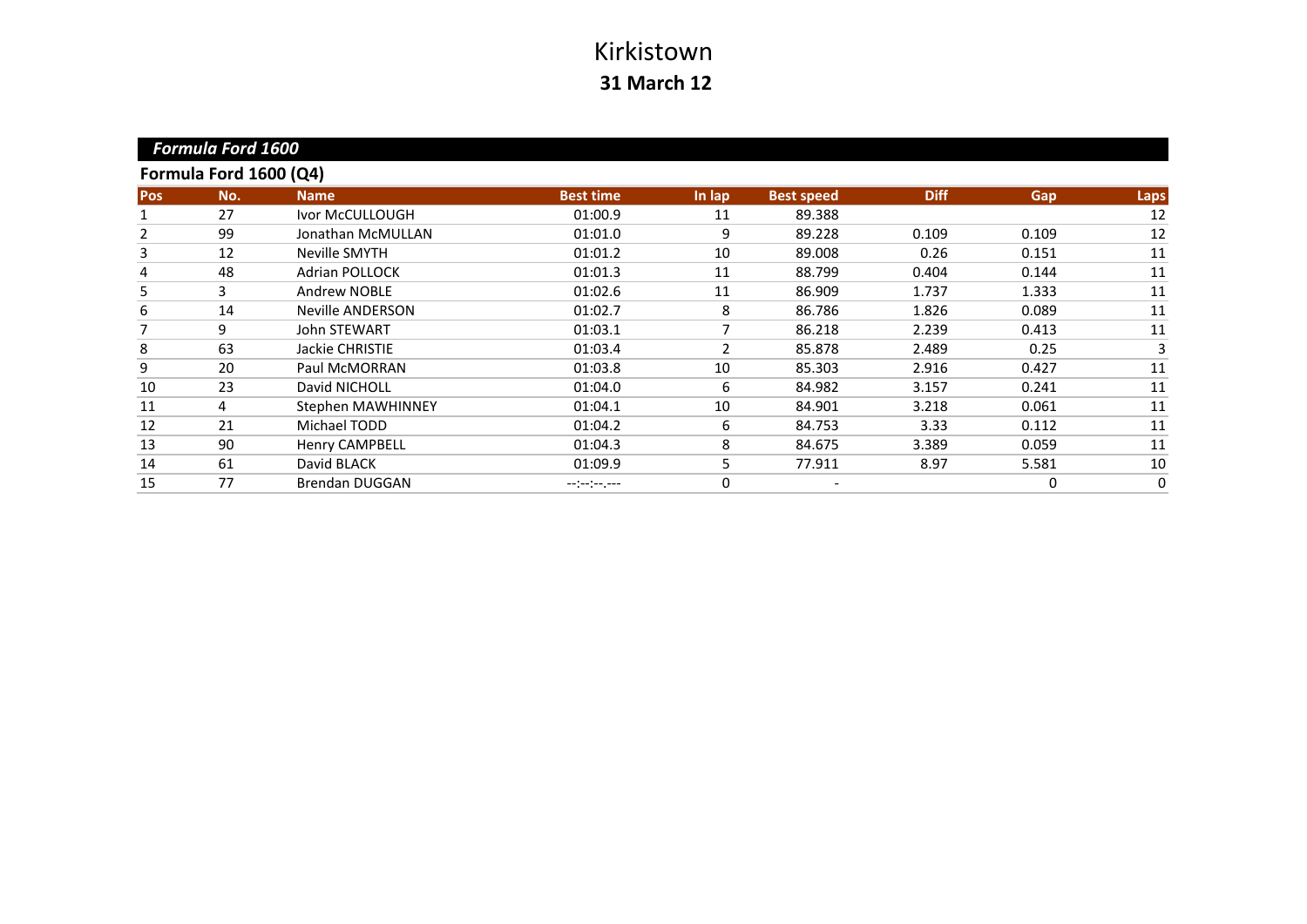|            | <b>Ginetta Junior</b> |                      |                  |        |                   |             |       |      |
|------------|-----------------------|----------------------|------------------|--------|-------------------|-------------|-------|------|
|            | Ginetta Junior (Q5)   |                      |                  |        |                   |             |       |      |
| <b>Pos</b> | No.                   | <b>Name</b>          | <b>Best time</b> | In lap | <b>Best speed</b> | <b>Diff</b> | Gap   | Laps |
|            | 76                    | Jake BYRNE           | 01:12.2          | 9      | 75.4              |             |       | 9    |
| 2          | 10                    | James FLEMING        | 01:12.8          | 9      | 74.781            | 0.597       | 0.597 | 9    |
| 3          |                       | <b>Andrew CLARKE</b> | 01:12.8          |        | 74.728            | 0.649       | 0.052 | 9    |
| 4          | 60                    | <b>Jack FINLAY</b>   | 01:13.3          | 9      | 74.262            | 1.106       | 0.457 | 9    |
| 5          | 22                    | Sophie BYRNE         | 01:13.6          | 9      | 73.994            | 1.371       | 0.265 | 9    |
| 6          | 3                     | Dylan CURLEY         | 01:14.9          | 9      | 72.648            | 2.734       | 1.363 | 9    |
|            | 11                    | Luke HOURIHAN        | 01:17.6          |        | 70.115            | 5.441       | 2.707 | 8    |
| 8          | 55                    | James HUDDLESTON     | 01:18.4          | 8      | 69.417            | 6.221       | 0.78  | 8    |
| 9          |                       | Eorann O'NEILL       | 01:19.6          |        | 68.382            | 7.408       | 1.187 | 8    |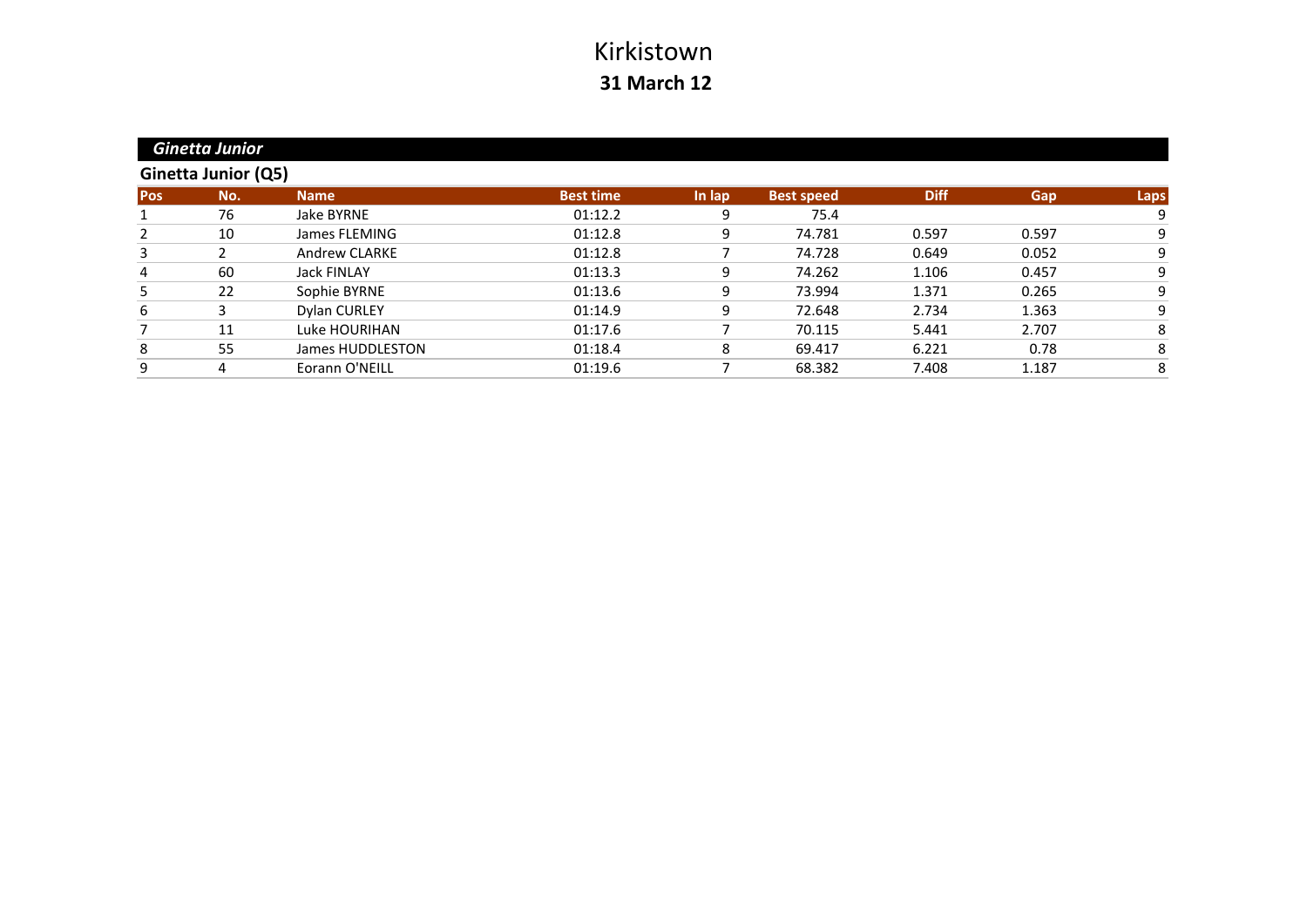|            | Fiesta/Mazda          |                         |                  |        |                          |             |       |          |  |  |  |  |
|------------|-----------------------|-------------------------|------------------|--------|--------------------------|-------------|-------|----------|--|--|--|--|
|            | Fiesta/Mazda MX5 (Q6) |                         |                  |        |                          |             |       |          |  |  |  |  |
| <b>Pos</b> | No.                   | <b>Name</b>             | <b>Best time</b> | In lap | <b>Best speed</b>        | <b>Diff</b> | Gap   | Laps     |  |  |  |  |
|            | 61                    | <b>James TURKINGTON</b> | 01:18.1          | 6      | 69.717                   |             |       | 8        |  |  |  |  |
| 2          | 26                    | Christopher ROGAN       | 01:19.2          | 6      | 68.727                   | 1.125       | 1.125 | 8        |  |  |  |  |
| 3          | 8                     | <b>Andrew McSHANE</b>   | 01:19.3          | 6      | 68.637                   | 1.229       | 0.104 | 8        |  |  |  |  |
| 4          | 82                    | Ryan ROBINSON           | 01:20.1          | 6      | 67.97                    | 2.007       | 0.778 |          |  |  |  |  |
| 5          | 13                    | <b>Ian NEWPORT</b>      | 01:20.3          |        | 67.752                   | 2.264       | 0.257 |          |  |  |  |  |
| 6          | 6                     | <b>Roy SMYTH</b>        | 01:23.1          | 8      | 65.484                   | 5.047       | 2.783 | 8        |  |  |  |  |
|            |                       | Norman BLACK            | 01:27.9          | 4      | 61.89                    | 9.873       | 4.826 |          |  |  |  |  |
| 8          | 25                    | Jeffrey PATTON          |                  | 0      | $\overline{\phantom{0}}$ |             | 0     | $\Omega$ |  |  |  |  |
| 9          | 30                    | James HANNA             | --:--:--.--      | 0      |                          |             |       | 0        |  |  |  |  |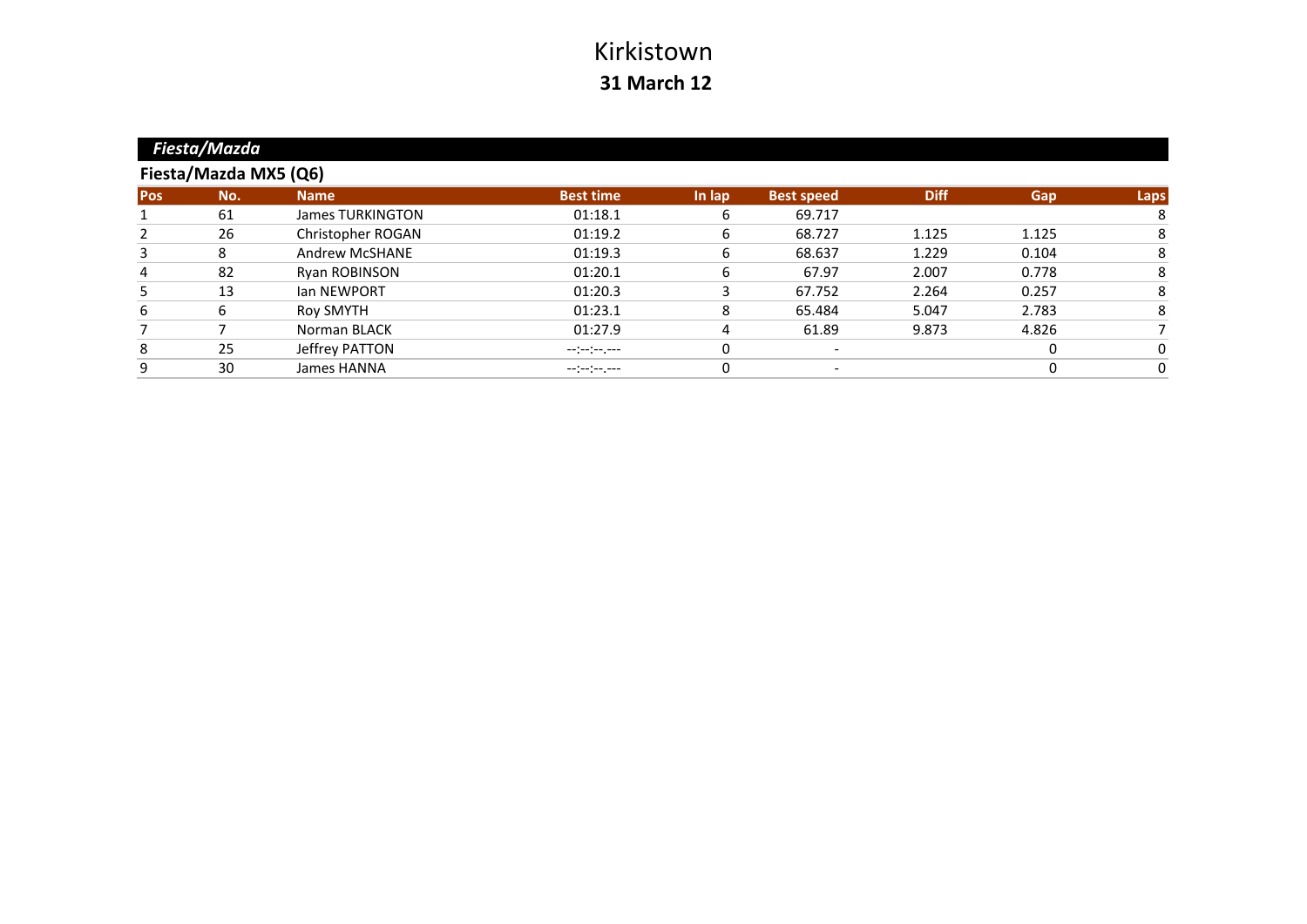|                       | <b>Roadsports</b>      |                        |             |                   |             |                  |                |                          |
|-----------------------|------------------------|------------------------|-------------|-------------------|-------------|------------------|----------------|--------------------------|
|                       | <b>Roadsports (R1)</b> |                        |             |                   |             |                  |                |                          |
| <b>Pos</b>            | No.                    | <b>Name</b>            | <b>Laps</b> | <b>Total time</b> | <b>Diff</b> | <b>Best time</b> | In lap         | <b>Best speed</b>        |
| 1                     | 20                     | <b>Jim LARKHAM</b>     | 13          | 13:25.4           |             | 01:00.8          | 7              | 89.488                   |
| 2                     | 17                     | Colin REID             | 13          | 13:26.8           | 1.45        | 01:00.9          | 8              | 89.425                   |
| 3                     | 24                     | Ryan MAGENNIS          | 13          | 14:04.4           | 39.072      | 01:03.8          | 10             | 85.341                   |
| 4                     | 46                     | <b>Trevor ALLEN</b>    | 13          | 14:08.9           | 43.557      | 01:04.1          | 4              | 84.961                   |
| 5                     | 18                     | Alan DAVIDSON          | 13          | 14:14.0           | 48.675      | 01:03.8          | 4              | 85.312                   |
| 6                     | 101                    | Johnny ARMSTRONG       | 13          | 14:29.0           | 01:03.6     | 01:05.6          | $\overline{2}$ | 82.993                   |
| 7                     | 917                    | Jimmy DOUGAN           | 13          | 14:29.2           | 01:03.8     | 01:05.3          | 5              | 83.295                   |
| 8                     | 111                    | Davis BUICK            | 13          | 14:29.5           | 01:04.1     | 01:05.2          | 7              | 83.428                   |
| 9                     | 33                     | <b>Wesley McCREARY</b> | 12          | 13:32.4           | 1 Lap       | 01:05.9          | 9              | 82.634                   |
| 10                    | 3                      | Gary JONES             | 12          | 13:34.2           | 1.836       | 01:06.1          | 9              | 82.309                   |
| 11                    | 8                      | Laurence MAWHINNEY     | 12          | 13:34.2           | 1.849       | 01:05.3          | 8              | 83.373                   |
| 12                    | 57                     | Jack BOAL              | 11          | 12:23.0           | 2 Laps      | 01:03.4          | 4              | 85.801                   |
| 13                    | 25                     | <b>Graham MOORE</b>    | 11          | 12:28.9           | 5.893       | 01:05.2          | 7              | 83.465                   |
| <b>Not classified</b> |                        |                        |             |                   |             |                  |                |                          |
| <b>DNS</b>            | 16                     | <b>Jim HUTCHINSON</b>  | $\mathbf 0$ | --:--:--.--       |             | $-1(-1)^{n-1}$   | 0              |                          |
| <b>DNS</b>            | $\mathbf{1}$           | lan STEWART            | $\mathbf 0$ |                   |             |                  | 0              | $\overline{\phantom{a}}$ |
| <b>DNS</b>            | 79                     | Kieran SMYTH           | $\mathbf 0$ |                   |             | $-(-1)^{n-1}$    | 0              | $\overline{\phantom{0}}$ |
| <b>DNS</b>            | 68                     | <b>Barry McBRIDE</b>   | 0           |                   |             | --:-:----        | $\pmb{0}$      |                          |

*Comment and announcements*

*Announcements*

11:49 New Track Record (1:03.438) for Roadsports B by Jack BOAL.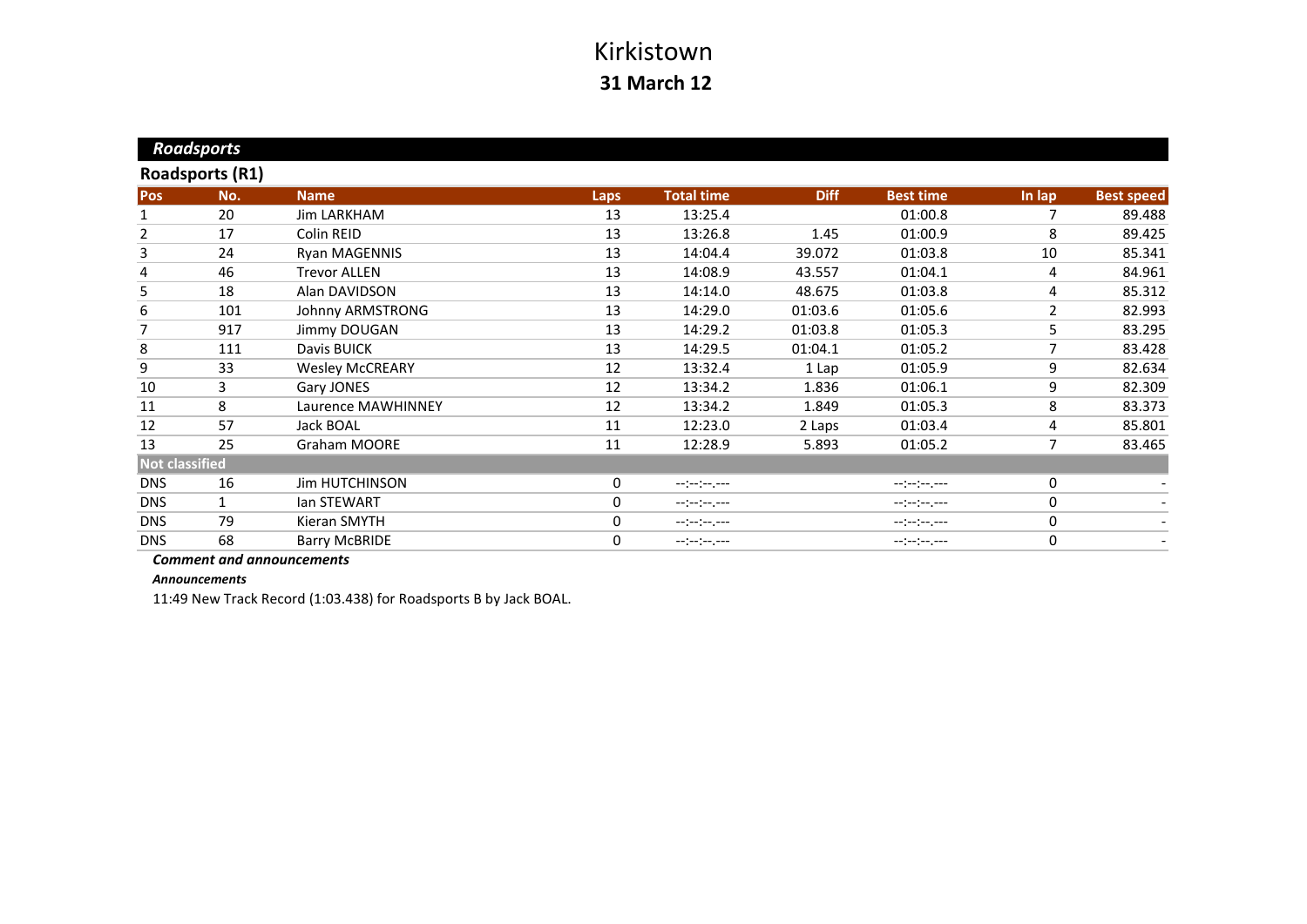|                       | <b>Formula Ford 1600</b> |                         |      |                   |             |                                  |        |                   |
|-----------------------|--------------------------|-------------------------|------|-------------------|-------------|----------------------------------|--------|-------------------|
|                       | Formula Ford 1600 (R2)   |                         |      |                   |             |                                  |        |                   |
| <b>Pos</b>            | No.                      | <b>Name</b>             | Laps | <b>Total time</b> | <b>Diff</b> | <b>Best time</b>                 | In lap | <b>Best speed</b> |
|                       | 99                       | Jonathan McMULLAN       | 12   | 12:28.2           |             | 01:01.0                          | 4      | 89.196            |
| 2                     | 12                       | Neville SMYTH           | 12   | 12:28.2           | 0.03        | 01:01.1                          | 4      | 89.037            |
| 3                     | 27                       | Ivor McCULLOUGH         | 12   | 12:28.6           | 0.412       | 01:01.2                          | 8      | 88.983            |
| 4                     | 48                       | <b>Adrian POLLOCK</b>   | 12   | 12:29.1           | 0.971       | 01:01.4                          | 4      | 88.615            |
| 5                     | 14                       | <b>Neville ANDERSON</b> | 12   | 12:49.0           | 20.838      | 01:03.3                          | 4      | 86.012            |
| 6                     | 3                        | <b>Andrew NOBLE</b>     | 12   | 12:49.3           | 21.137      | 01:02.9                          | 8      | 86.573            |
| 7                     | 9                        | John STEWART            | 12   | 12:49.8           | 21.622      | 01:02.9                          | 8      | 86.598            |
| 8                     | 63                       | Jackie CHRISTIE         | 12   | 12:51.0           | 22.8        | 01:02.9                          | 4      | 86.541            |
| 9                     | 23                       | David NICHOLL           | 12   | 13:00.2           | 32.063      | 01:03.9                          | 10     | 85.23             |
| 10                    | 20                       | Paul McMORRAN           | 12   | 13:03.4           | 35.238      | 01:04.1                          | 3      | 84.883            |
| 11                    | 4                        | Stephen MAWHINNEY       | 12   | 13:03.6           | 35.397      | 01:03.8                          | 7      | 85.323            |
| 12                    | 90                       | <b>Henry CAMPBELL</b>   | 12   | 13:08.7           | 40.503      | 01:04.5                          | 11     | 84.376            |
| 13                    | 21                       | Michael TODD            | 12   | 13:16.0           | 47.862      | 01:04.8                          | 7      | 84.015            |
| 14                    | 61                       | David BLACK             | 11   | 12:56.6           | 1 Lap       | 01:08.7                          | 10     | 79.253            |
| <b>Not classified</b> |                          |                         |      |                   |             |                                  |        |                   |
| <b>DNS</b>            | 77                       | <b>Brendan DUGGAN</b>   | 0    | --:-:----         |             | $-1$ , $-1$ , $-1$ , $-1$ , $-1$ | 0      |                   |
|                       |                          |                         |      |                   |             |                                  |        |                   |

*Comment and announcements*

*Announcements*

13:29 New Track Record (1:01.023) for Formula Ford 1600 by Jonathan McMULLAN.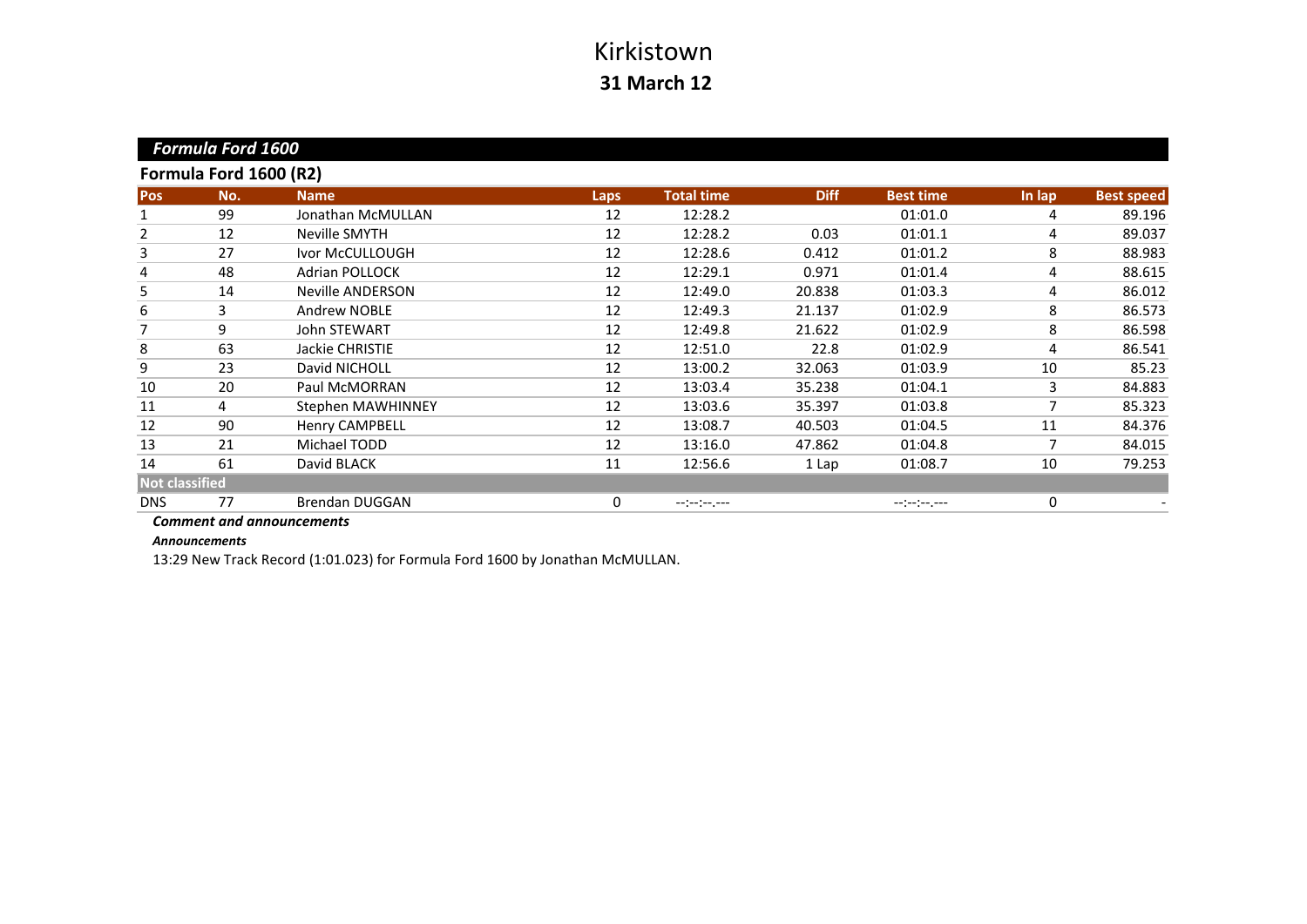|            | <b>Ginetta Junior</b>      |                      |      |                   |             |                  |        |                   |
|------------|----------------------------|----------------------|------|-------------------|-------------|------------------|--------|-------------------|
|            | <b>Ginetta Junior (R3)</b> |                      |      |                   |             |                  |        |                   |
| <b>Pos</b> | No.                        | <b>Name</b>          | Laps | <b>Total time</b> | <b>Diff</b> | <b>Best time</b> | In lap | <b>Best speed</b> |
|            | 76                         | Jake BYRNE           | 10   | 12:15.4           |             | 01:12.2          | 6      | 75.34             |
| 2          | 10                         | James FLEMING        | 10   | 12:20.5           | 5.047       | 01:12.6          | 6      | 75.024            |
| 3          |                            | <b>Andrew CLARKE</b> | 10   | 12:20.6           | 5.162       | 01:12.1          | 6      | 75.455            |
| 4          | 60                         | <b>Jack FINLAY</b>   | 10   | 12:39.4           | 24.014      | 01:13.4          | 4      | 74.187            |
| 5          | 22                         | Sophie BYRNE         | 10   | 12:43.7           | 28.231      | 01:13.7          | 6      | 73.838            |
| 6          | 3                          | Dylan CURLEY         | 10   | 12:53.2           | 37.784      | 01:14.9          | 10     | 72.639            |
|            | 11                         | Luke HOURIHAN        | 10   | 13:08.3           | 52.864      | 01:16.4          | 3      | 71.237            |
| 8          | 55                         | James HUDDLESTON     | 9    | 12:15.6           | 1 Lap       | 01:18.0          | 5      | 69.798            |
| 9          |                            | Eorann O'NEILL       | 9    | 13:03.3           | 47.773      | 01:18.9          | 9      | 68.967            |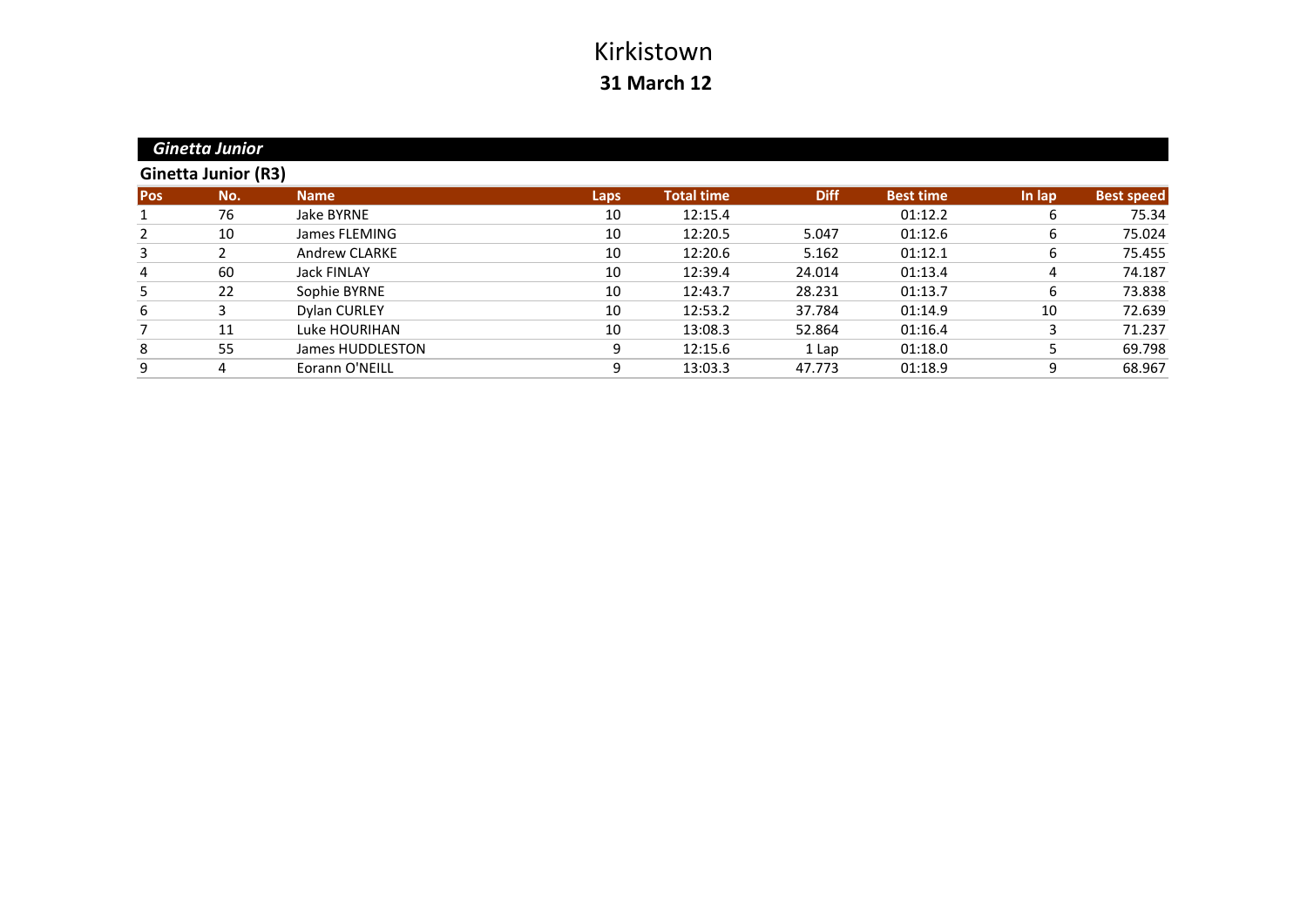|                       | Saloon/GT       |                         |              |                   |             |                  |        |                   |
|-----------------------|-----------------|-------------------------|--------------|-------------------|-------------|------------------|--------|-------------------|
|                       | Salooon/GT (R4) |                         |              |                   |             |                  |        |                   |
| <b>Pos</b>            | No.             | <b>Name</b>             | Laps         | <b>Total time</b> | <b>Diff</b> | <b>Best time</b> | In lap | <b>Best speed</b> |
|                       | 11              | <b>Connaire FINN</b>    | 13           | 13:26.9           |             | 01:00.6          | 4      | 89.8              |
| 2                     | 25              | <b>Stephen TRAUB</b>    | 13           | 14:17.2           | 50.379      | 01:04.3          | 8      | 84.687            |
| 3                     | 29              | <b>Gerard McVEIGH</b>   | 13           | 14:18.1           | 51.231      | 01:03.6          | 13     | 85.536            |
| 4                     | 59              | Ralph JESS              | 13           | 14:19.5           | 52.589      | 01:03.6          | 13     | 85.606            |
| 5                     | 159             | David MORRISON          | 13           | 14:21.3           | 54.43       | 01:04.6          | 8      | 84.255            |
| 6                     | 82              | <b>Tony TRAUB</b>       | 13           | 14:21.9           | 55.077      | 01:03.8          | 13     | 85.287            |
| 7                     | 7               | David BEATTY            | 13           | 14:28.0           | 01:01.2     | 01:05.0          | 6      | 83.721            |
| 8                     | 33              | Donal O'NEILL           | 13           | 14:32.0           | 01:05.1     | 01:05.5          | 12     | 83.145            |
| 9                     | $\mathbf{2}$    | <b>Greer WRAY</b>       | 12           | 13:33.1           | 1 Lap       | 01:04.9          | 8      | 83.859            |
| 10                    | 18              | <b>Martin McDONNELL</b> | 12           | 14:18.1           | 44.967      | 01:10.5          | 6      | 77.165            |
| 11                    | 66              | Andrew ARMSTRONG        | 12           | 14:34.4           | 01:01.2     | 01:11.1          | 3      | 76.508            |
| 12                    | 48              | Kieran DENVIR           | 12           | 14:36.1           | 01:03.0     | 01:11.2          | 3      | 76.393            |
| 13                    | 95              | Aiden VANCE             | 12           | 14:37.5           | 01:04.4     | 01:11.4          | 4      | 76.216            |
| <b>Not classified</b> |                 |                         |              |                   |             |                  |        |                   |
| <b>DNS</b>            | 16              | <b>Jim HUTCHINSON</b>   | $\mathbf{0}$ | --:--:----        |             | --:--:--.--      | 0      |                   |
| <b>DNS</b>            | 32              | Peter CARVILL           | 0            | --:--:--.--       |             | --:-:----        | 0      |                   |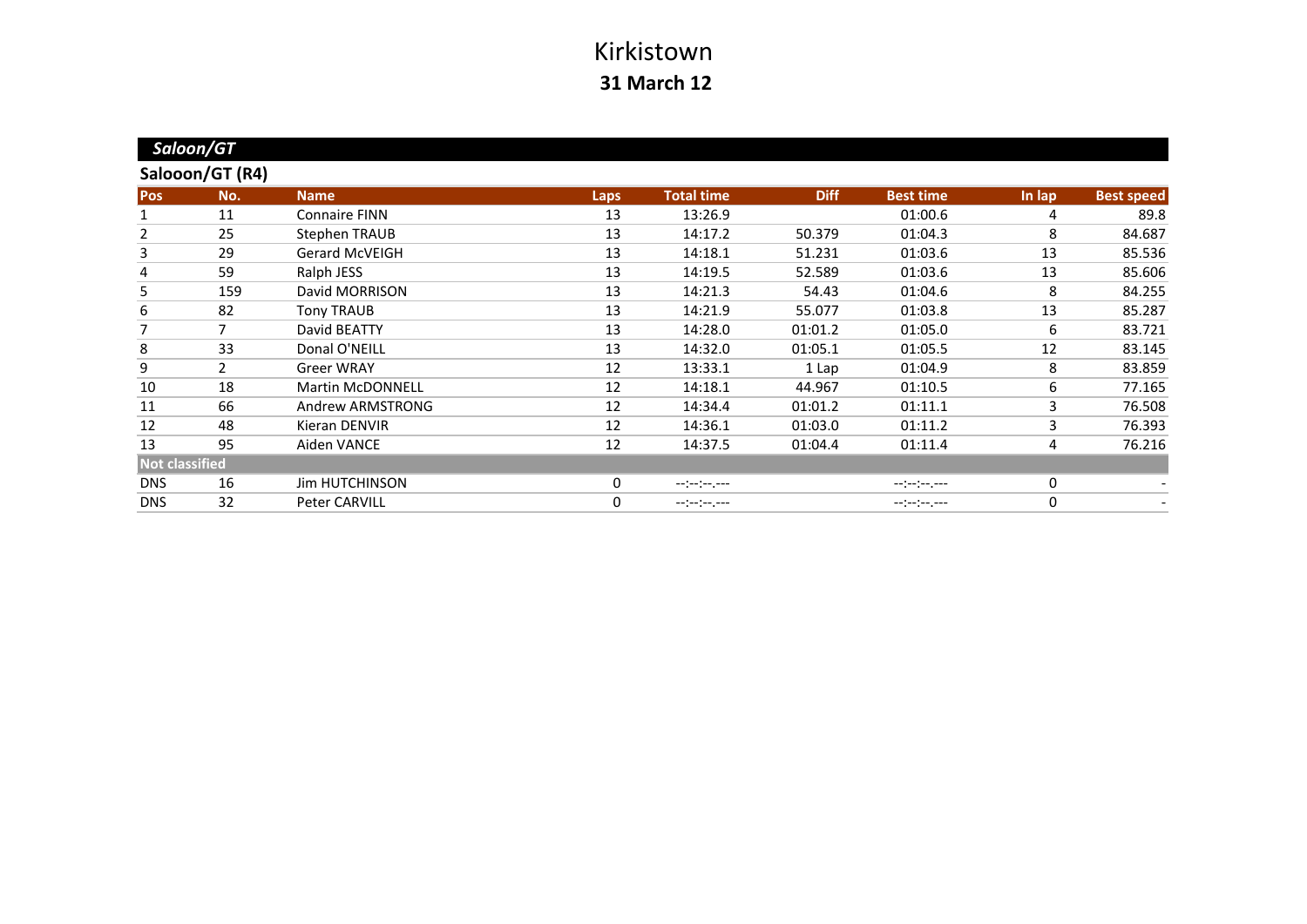|                       | Fiesta/Mazda          |                         |             |                   |             |                  |        |                   |
|-----------------------|-----------------------|-------------------------|-------------|-------------------|-------------|------------------|--------|-------------------|
|                       | Fiesta/Mazda MX5 (R5) |                         |             |                   |             |                  |        |                   |
| <b>Pos</b>            | No.                   | <b>Name</b>             | <b>Laps</b> | <b>Total time</b> | <b>Diff</b> | <b>Best time</b> | In lap | <b>Best speed</b> |
|                       | 61                    | <b>James TURKINGTON</b> | 10          | 13:21.2           |             | 01:18.3          |        | 69.487            |
| 2                     | 8                     | <b>Andrew McSHANE</b>   | 10          | 13:22.5           | 1.288       | 01:18.6          | 5      | 69.219            |
| 3                     | 13                    | <b>Ian NEWPORT</b>      | 10          | 13:36.5           | 15.26       | 01:19.4          |        | 68.582            |
| 4                     | 82                    | <b>Ryan ROBINSON</b>    | 10          | 13:37.6           | 16.365      | 01:19.8          | 8      | 68.181            |
| 5                     | 6                     | Roy SMYTH               | 10          | 13:37.6           | 16.413      | 01:20.4          | 10     | 67.735            |
| 6                     |                       | Norman BLACK            | 10          | 14:23.4           | 01:02.2     | 01:24.1          | 8      | 64.754            |
| <b>Not classified</b> |                       |                         |             |                   |             |                  |        |                   |
| <b>DNF</b>            | 26                    | Christopher ROGAN       |             | 09:23.8           |             | 01:18.7          |        | 69.13             |
| <b>DNS</b>            | 25                    | Jeffrey PATTON          | $\Omega$    | $-1(-1)^{n-1}$    |             | $-(-1)^{n-1}$    | 0      |                   |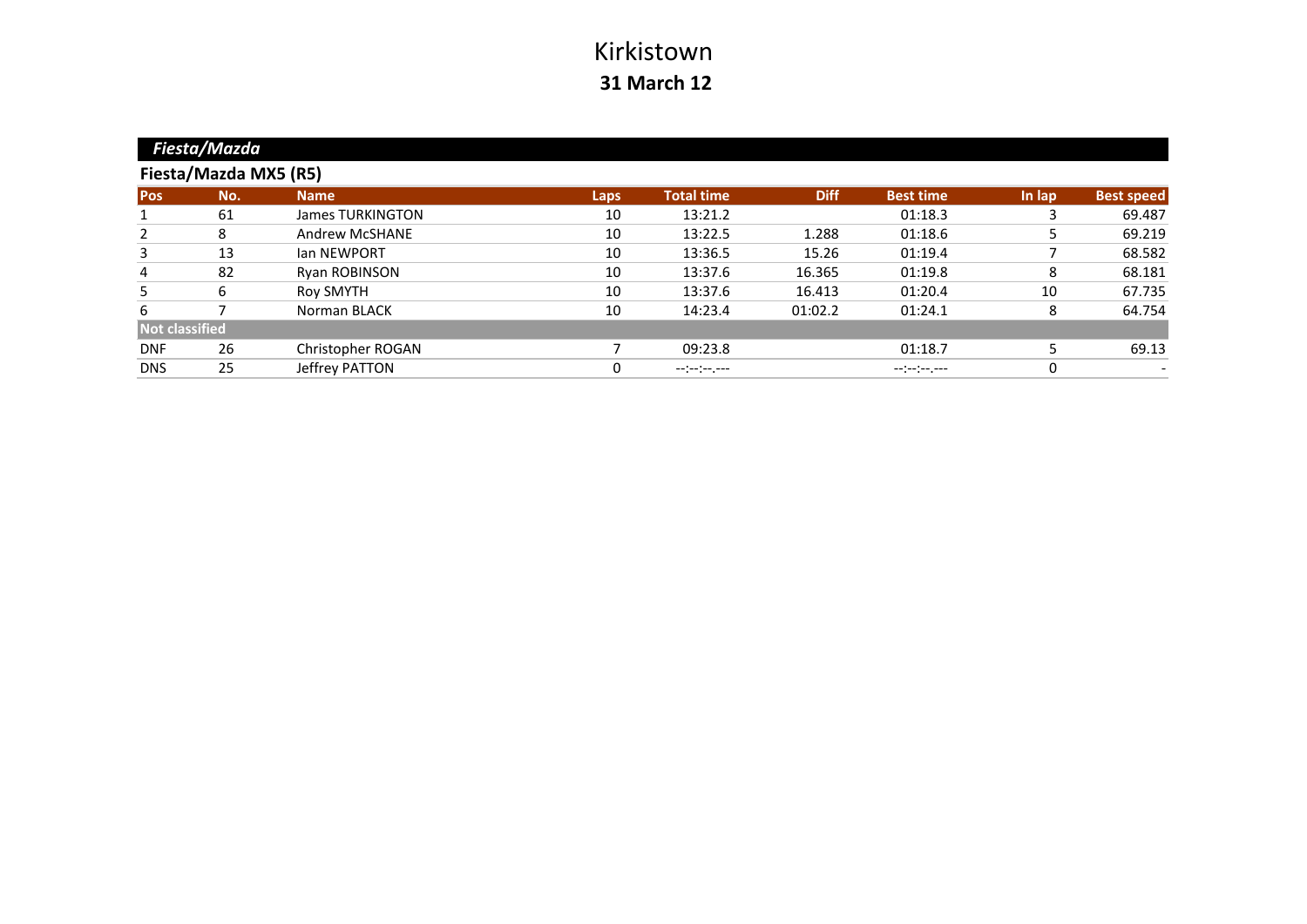|                       | <b>Formula Vee</b> |                                 |             |                   |             |                  |                |                   |
|-----------------------|--------------------|---------------------------------|-------------|-------------------|-------------|------------------|----------------|-------------------|
|                       |                    | <b>Formula Vee (R6 Restart)</b> |             |                   |             |                  |                |                   |
| <b>Pos</b>            | No.                | <b>Name</b>                     | <b>Laps</b> | <b>Total time</b> | <b>Diff</b> | <b>Best time</b> | In lap         | <b>Best speed</b> |
| 1                     | $\overline{2}$     | Ray MOORE                       | 12          | 14:04.2           |             | 01:04.8          | 6              | 83.962            |
| $\overline{2}$        |                    | Lee NEWSOME                     | 12          | 14:04.3           | 0.141       | 01:05.0          | 10             | 83.797            |
| 3                     | 8                  | lan CAMPBELL                    | 12          | 14:10.4           | 6.188       | 01:05.5          | $\overline{2}$ | 83.147            |
| 4                     | 7                  | David KELLY                     | 12          | 14:10.4           | 6.242       | 01:05.1          | 6              | 83.551            |
| 5                     | 99                 | Paula MOORE                     | 12          | 14:21.4           | 17.185      | 01:06.8          | 6              | 81.442            |
| 6                     | 14                 | Morgan McCOURT                  | 12          | 14:21.4           | 17.239      | 01:07.8          | 2              | 80.24             |
| 7                     | 18                 | <b>Colin BLACKBURN</b>          | 12          | 14:25.8           | 21.597      | 01:07.9          | 2              | 80.108            |
| 8                     | 11                 | Damien MURPHY                   | 12          | 14:26.0           | 21.768      | 01:08.1          | 6              | 79.894            |
| 9                     | 77                 | Kevin GROGAN                    | 12          | 14:26.2           | 21.961      | 01:07.9          | 12             | 80.143            |
| 10                    | 13                 | Niall McGAHON                   | 12          | 14:42.1           | 37.881      | 01:11.2          | 2              | 76.475            |
| <b>Not classified</b> |                    |                                 |             |                   |             |                  |                |                   |
| <b>DNF</b>            | 58                 | <b>Adam MACAULEY</b>            | 9           | 10:53.6           |             | 01:05.4          | 3              | 83.186            |
| <b>DNF</b>            | 4                  | Robert CASEY                    |             | 07:57.9           |             | 01:05.0          | 4              | 83.771            |
| <b>DNF</b>            | 10                 | John DOWNEY                     | 6           | 06:43.5           |             | 01:05.2          | 3              | 83.52             |
| <b>DNF</b>            | 27                 | Kevin O'HARA                    | 6           | 07:03.3           |             | 01:05.7          | 3              | 82.815            |

*Comment and announcements*

*Announcements*

15:30 New Track Record (1:04.827) for Formula Vee by Ray MOORE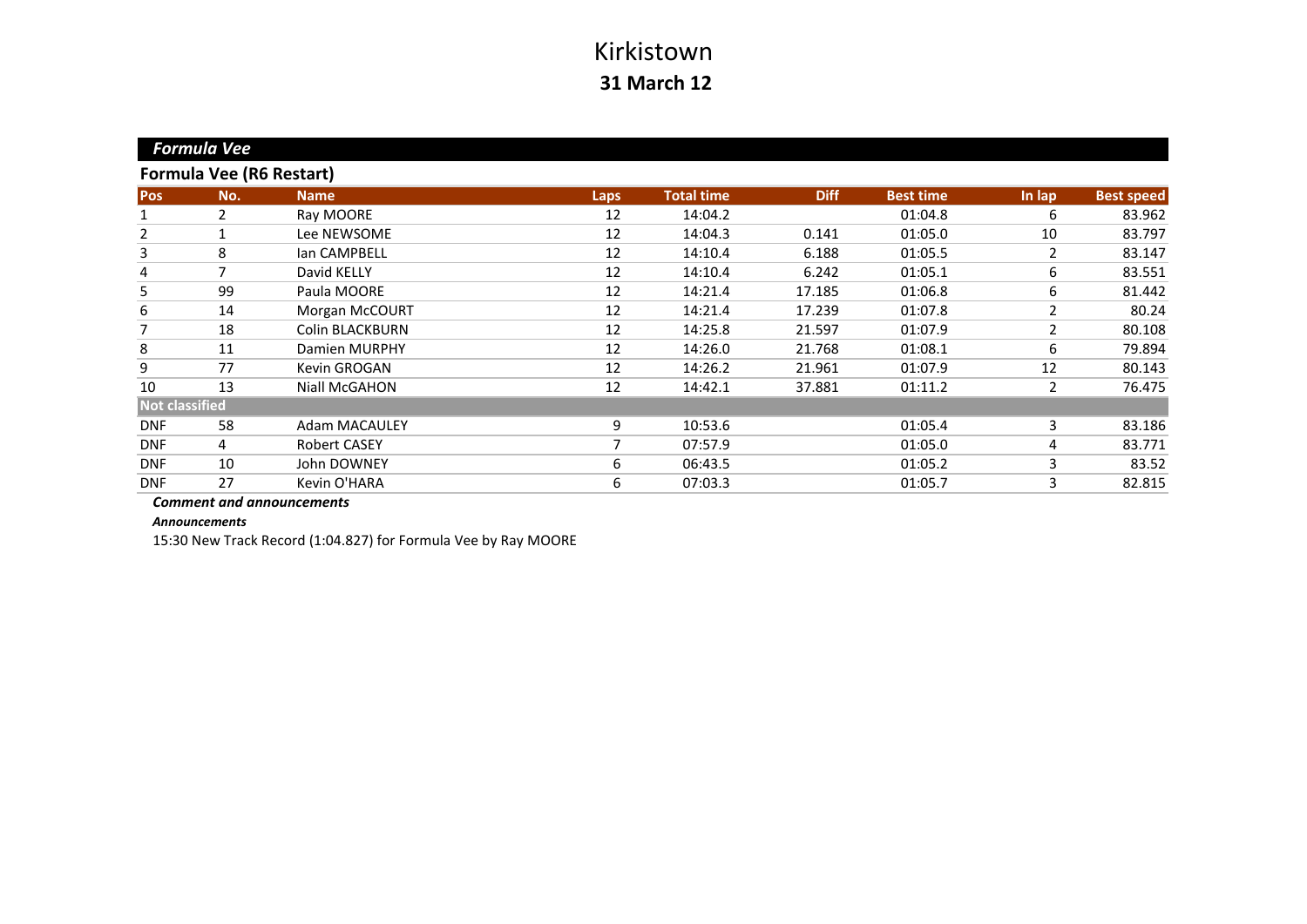| <b>Roadsports</b>      |     |                        |      |                   |             |                  |        |                   |
|------------------------|-----|------------------------|------|-------------------|-------------|------------------|--------|-------------------|
| <b>Roadsports (R7)</b> |     |                        |      |                   |             |                  |        |                   |
| <b>Pos</b>             | No. | <b>Name</b>            | Laps | <b>Total time</b> | <b>Diff</b> | <b>Best time</b> | In lap | <b>Best speed</b> |
|                        | 17  | Colin REID             | 13   | 13:33.2           |             | 01:01.4          | 9      | 88.719            |
| $\overline{2}$         | 20  | <b>Jim LARKHAM</b>     | 13   | 13:52.9           | 19.735      | 01:01.0          | 2      | 89.265            |
| 3                      | 24  | <b>Ryan MAGENNIS</b>   | 13   | 14:08.6           | 35.462      | 01:04.0          | 3      | 85.042            |
| 4                      | 18  | Alan DAVIDSON          | 13   | 14:11.6           | 38.416      | 01:03.8          | 9      | 85.331            |
| 5                      | 46  | <b>Trevor ALLEN</b>    | 13   | 14:11.8           | 38.639      | 01:03.9          | 6      | 85.214            |
| 6                      | 917 | Jimmy DOUGAN           | 13   | 14:22.5           | 49.358      | 01:05.2          | 5      | 83.459            |
| 7                      | 101 | Johnny ARMSTRONG       | 13   | 14:31.5           | 58.287      | 01:05.9          | 9      | 82.573            |
| 8                      | 111 | Davis BUICK            | 13   | 14:31.8           | 58.64       | 01:05.7          | 9      | 82.862            |
| 9                      | 3   | Gary JONES             | 13   | 14:31.8           | 58.674      | 01:05.6          | 4      | 82.916            |
| 10                     | 79  | Kieran SMYTH           | 13   | 14:39.8           | 01:06.6     | 01:06.5          | 11     | 81.891            |
| 11                     | 8   | Laurence MAWHINNEY     | 12   | 13:34.4           | 1 Lap       | 01:06.0          | 9      | 82.435            |
| 12                     | 33  | <b>Wesley McCREARY</b> | 12   | 13:36.3           | 1.88        | 01:05.9          | 6      | 82.595            |
| <b>Not classified</b>  |     |                        |      |                   |             |                  |        |                   |
| <b>DNF</b>             | 57  | Jack BOAL              | 11   | 12:03.5           |             | 01:04.2          | 6      | 84.789            |
| <b>DNF</b>             | 25  | <b>Graham MOORE</b>    | 5.   | 05:38.1           |             | 01:05.4          | 3      | 83.242            |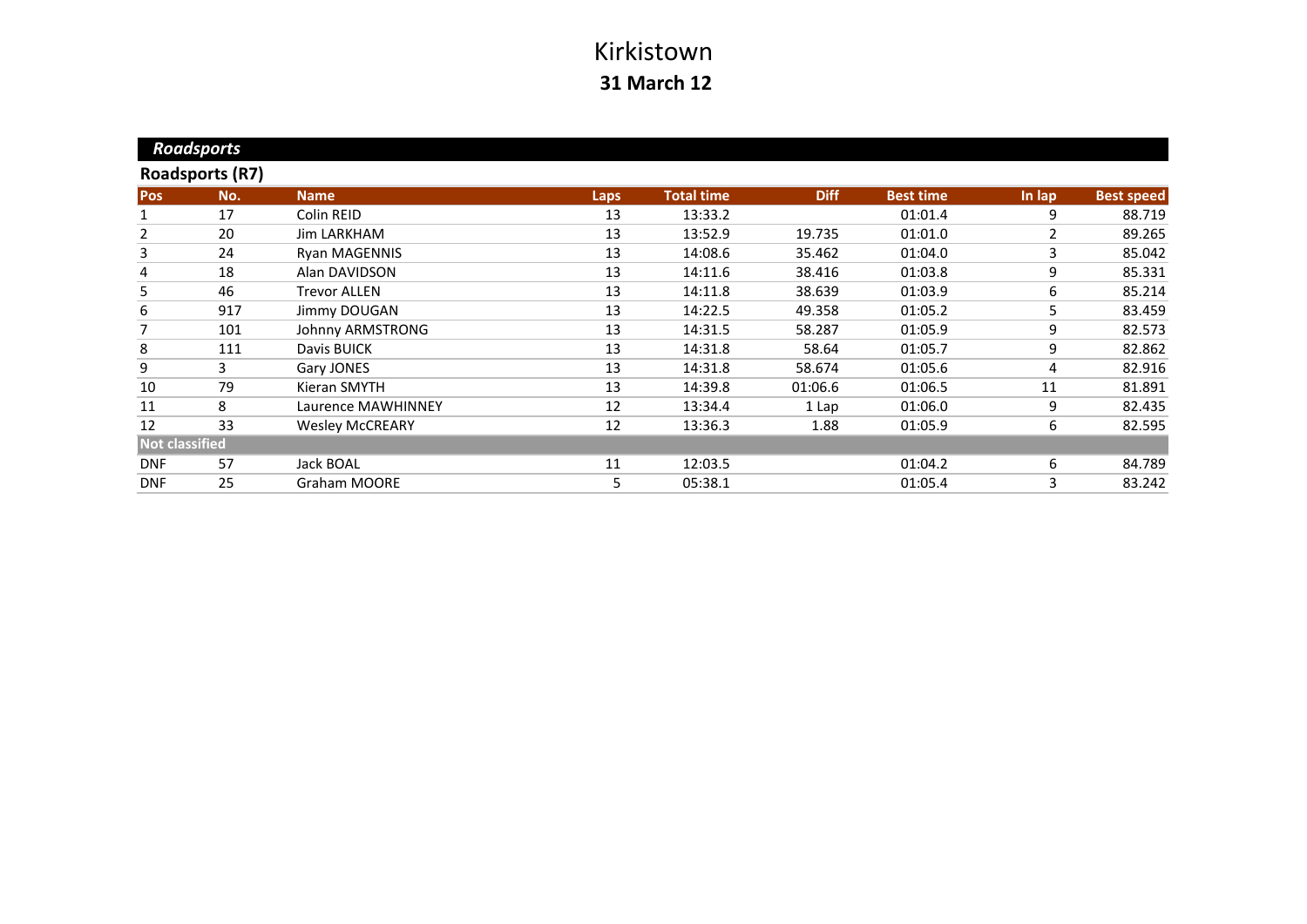| <b>Formula Ford 1600</b><br>Formula Ford 1600 (R8) |    |                       |    |         |        |         |    |        |
|----------------------------------------------------|----|-----------------------|----|---------|--------|---------|----|--------|
|                                                    |    |                       |    |         |        |         |    |        |
|                                                    | 27 | Ivor McCULLOUGH       | 13 | 13:28.2 |        | 01:01.2 | 4  | 88.95  |
| 2                                                  | 48 | <b>Adrian POLLOCK</b> | 13 | 13:29.7 | 1.484  | 01:01.3 | 12 | 88.851 |
| 3                                                  | 12 | Neville SMYTH         | 13 | 13:29.7 | 1.528  | 01:01.2 | 12 | 88.986 |
| 4                                                  | 99 | Jonathan McMULLAN     | 13 | 13:47.3 | 19.131 | 01:01.1 | 4  | 89.117 |
| 5                                                  | 14 | Neville ANDERSON      | 13 | 13:55.1 | 26.893 | 01:03.4 | 9  | 85.91  |
| 6                                                  | 3  | Andrew NOBLE          | 13 | 13:55.0 | 26.818 | 01:03.4 | 11 | 85.862 |
| 7                                                  | 9  | <b>John STEWART</b>   | 13 | 13:56.1 | 27.902 | 01:03.2 | 7  | 86.159 |
| 8                                                  | 20 | Paul McMORRAN         | 13 | 14:04.0 | 35.828 | 01:04.0 | 3  | 85.098 |
| 9                                                  | 63 | Jackie CHRISTIE       | 13 | 14:06.3 | 38.088 | 01:02.9 | 8  | 86.515 |
| 10                                                 | 23 | David NICHOLL         | 13 | 14:12.8 | 44.602 | 01:04.1 | 9  | 84.92  |
| 11                                                 | 4  | Stephen MAWHINNEY     | 13 | 14:13.4 | 45.206 | 01:04.0 | 4  | 84.993 |
| 12                                                 | 90 | <b>Henry CAMPBELL</b> | 13 | 14:17.1 | 48.914 | 01:04.6 | 10 | 84.287 |
| 13                                                 | 21 | Michael TODD          | 13 | 14:18.5 | 50.33  | 01:04.2 | 10 | 84.757 |
| 14                                                 | 61 | David BLACK           | 12 | 14:08.4 | 1 Lap  | 01:08.9 | 11 | 79.032 |
|                                                    |    |                       |    |         |        |         |    |        |

*Comment and announcements*

*Announcements*

17:11 Cars 3 and 14 swap positions as per CoC